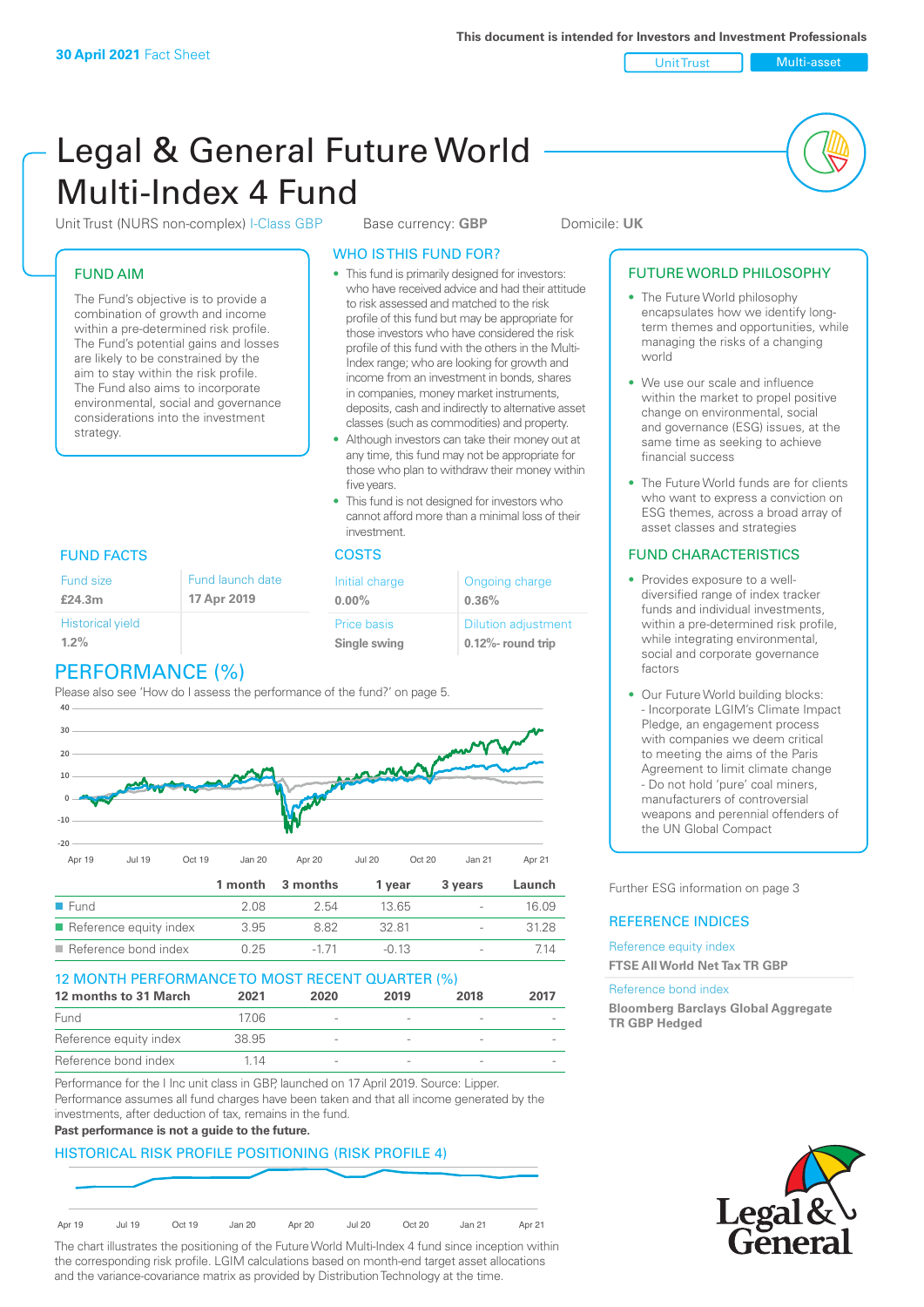Unit Trust (NURS non-complex) I-Class GBP

### PORTFOLIO BREAKDOWN

All data source LGIM unless otherwise stated. Totals may not sum due to rounding.





#### FUND MANAGERS

The fund managers have responsibility for managing the multi-index fund range. They are part of the Multi-Asset Funds (MAF) team in LGIM. This team focuses on designing and managing multi-asset funds that are tailored to match the specific objectives of various client types. The team sits within a wider Asset Allocation team which combines both depth of experience with a broad range of expertise from different fields, including fund management, investment consulting and risk management roles.

## TOP 10 HOLDINGS (%)

| L&G FW ESG Developed Equity Index Fund                     | 21.3 |
|------------------------------------------------------------|------|
| L&G FW ESG UK Equity Index Fund                            | 9.5  |
| <b>L&amp;G UK ESG Corporate Bonds ETF</b>                  | 7.0  |
| Cash                                                       | 5.5  |
| L&G Future World Global Credit Fund                        | 5.0  |
| L&G ESG Eemerging Markets Government Bond (USD) Index Fund | 4.5  |
| L&G Global Inflation Linked Bond Index Fund                | 4.0  |
| L&G Japan Index Trust                                      | 3.8  |
| L&G Global Infrastructure Index Fund                       | 3.0  |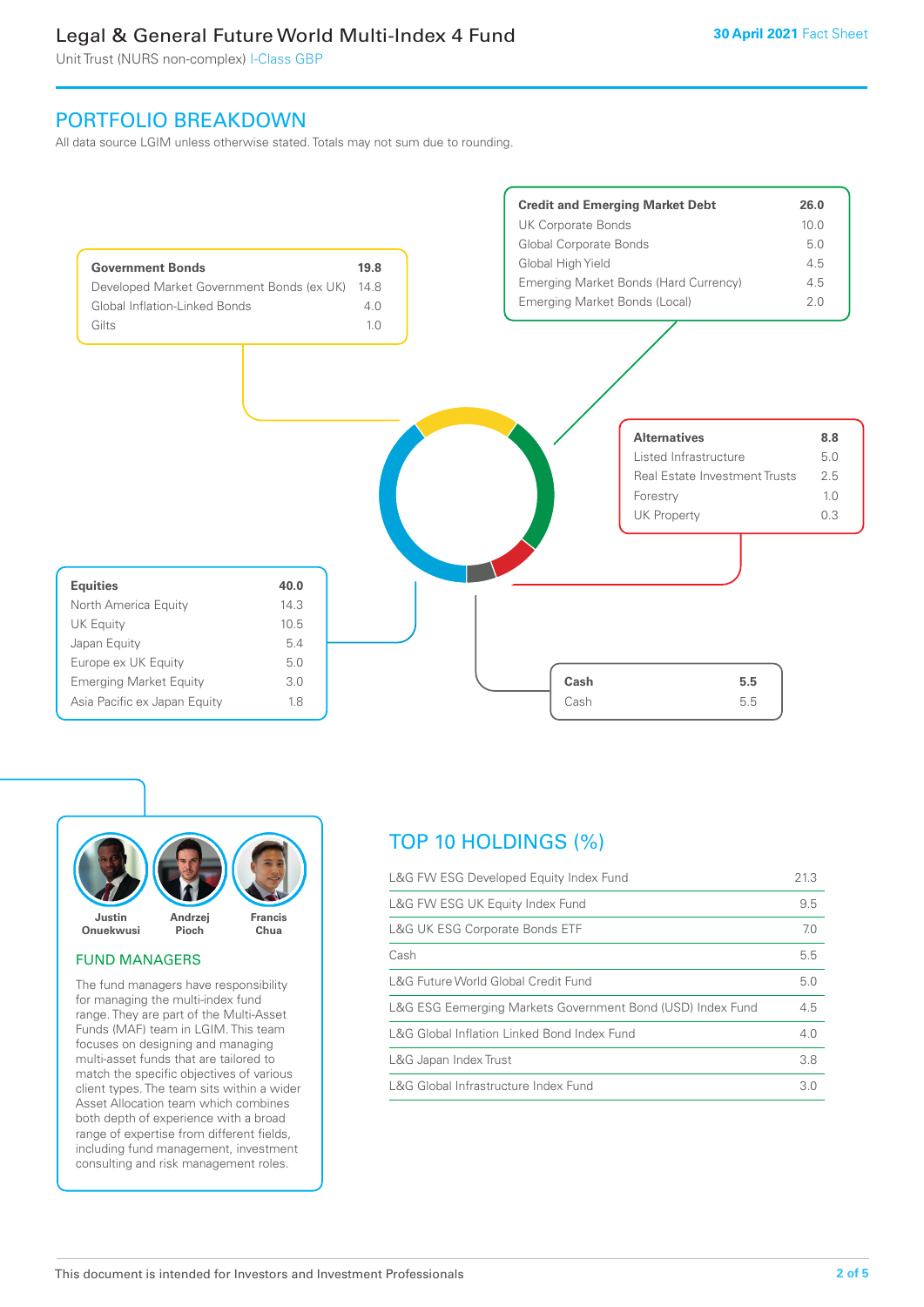Unit Trust (NURS non-complex) I-Class GBP

**53**

ESG score of comparator

## ESG COMMITMENT

**/100 /100**

From diesel emissions to oil spills, there have been many tangible examples in recent years of how failures in the way companies are run can have a harmful impact on the environment, society and investor returns. We believe responsible investing can mitigate the risk of such outcomes and has the potential to improve returns through the integration of environmental, social and governance (ESG) considerations, active ownership and longterm thematic analysis.

### ESG SCORE

We score companies based on environmental, social and governance factors. The ESG Score is aligned to our engagement and voting activities. As a result, this portfolio has an aggregate ESG Score of **56** versus a mainstream comparator of **53**.

ESG scores and carbon metrics are calculated for the portion of the portfolio that invests in LGIM's Future World funds.



### ENVIRONMENTAL PERFORMANCE

**59%** Lower carbon reserves intensity than the unadjusted comparator

> **Equivalent to 3,690 barrels of oil**

Carbon dioxide (CO2) is the most significant contributor to greenhouse gas emissions which are driving climate change. Compared to the unadjusted comparator, the fund will have a different exposure to current and future sources of carbon dioxide emissions.



൘

**56**

ESG score of fund

Carbon reserves are fossil fuels (coal, oil and gas) which, if burnt, will become the carbon emissions of

CARBON RESERVES

the future. To meet global climate change targets, the unabated use of fossil fuels is expected to decline over time.

The figures below are a measure of the size of carbon reserves held by the fund's underlying companies.

**1,085** Fund

**2,653 Comparator** 

**Tonnes of CO2 ei per \$1 million of market capitalisation**

The fund has **59%** lower carbon reserves intensityii compared to the unadjusted comparator. The difference in carbon reserves intensity means that for every \$1 million invested in the fund, the exposure to fossil fuels through the underlying companies is reduced by an amount equivalent to **3,690 barrels of oil**<sup>iii</sup>, compared to having invested in the unadjusted comparator.



**40%** Lower carbon emissions intensity than the unadjusted comparator

### CARBON EMISSIONS

Following the global Paris Agreement on climate change, companies in all sectors are expected to reduce their emissions to prepare and adapt for a low-carbon economy.

**87** Fund **144 Comparator** 

**Tonnes of CO2 e per \$1 million of sales**

The fund has **40%** lower carbon emissions intensity compared to the unadjusted comparator. Carbon emissions intensity describes the relationship between the carbon emissions of a company and its salesiv

The difference in carbon emissions intensity means that the fund has selected companies where, for the same level of sales, the associated emissions<sup>v</sup> are lower by 40% compared to the unadjusted comparator<sup>vi</sup>.



For further information please go to www.lgim.com/esginfo Ø

**The comparator for this fund is a bespoke asset-weighted blend\* of Solactive market-capitalisation indices in equities and credit. \*The blend will evolve over time in line with the actual asset allocation of the multi-asset fund.**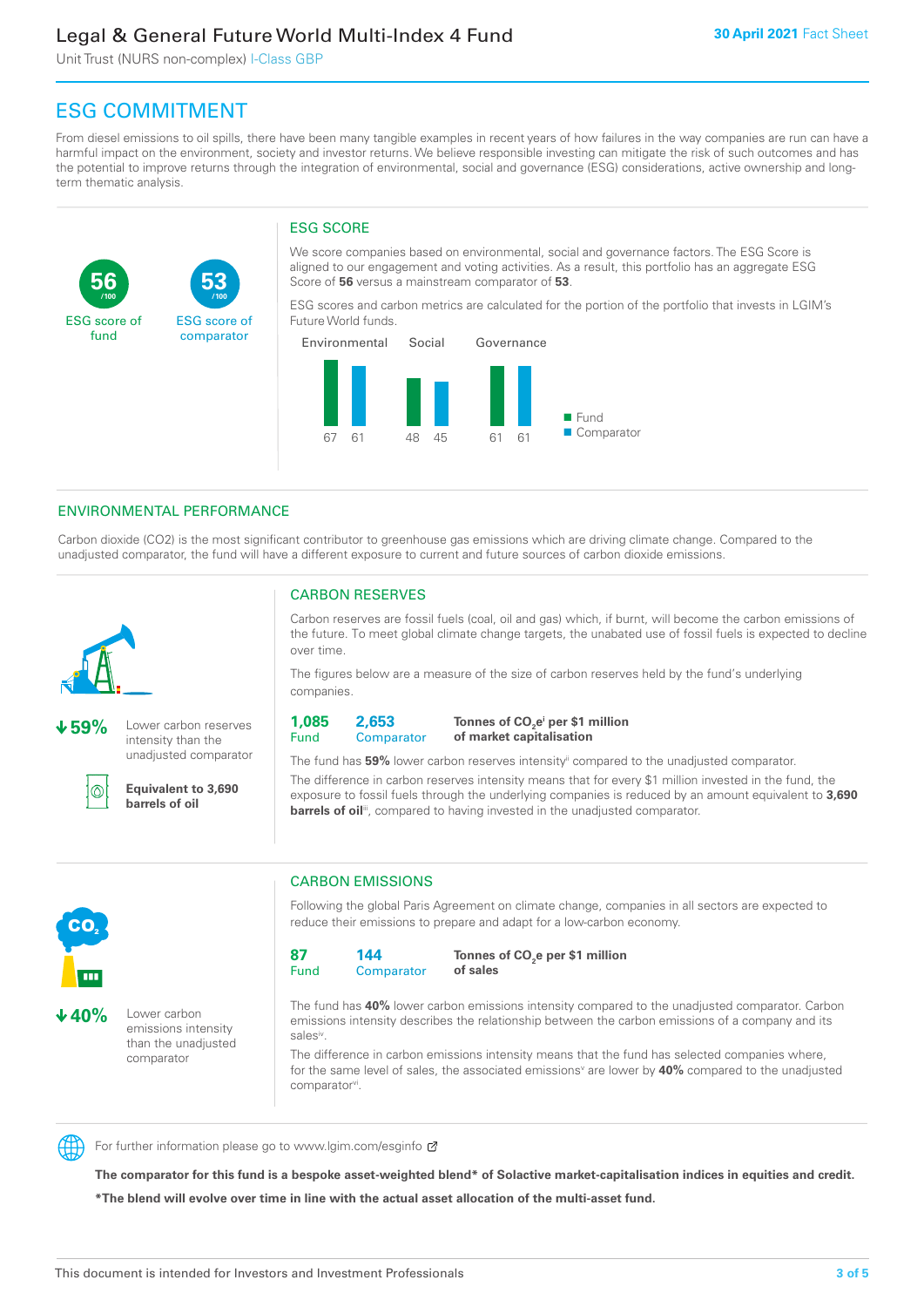Unit Trust (NURS non-complex) I-Class GBP

### **NOTES**

 $^\mathrm{i}$  Carbon dioxide equivalent (CO<sub>2</sub>e) is a standard unit to compare the emissions of different greenhouse gases.

<sup>ii</sup> The carbon reserves intensity of a company captures the relationship between the carbon reserves the company owns and its market capitalisation. The carbon reserves intensity of the overall fund reflects the relative weights of the different companies in the fund.

iii We consider one barrel of oil equivalent to 0.425 tonnes of CO<sub>2</sub>e, based on International Energy Agency and Intergovernmental Panel on Climate Change guidelines.

#### iv The choice of this metric follows best practice recommendations from the **Task Force on Climate-related Financial Disclosures**.

v Data on carbon emissions from a company's operations and purchased energy is used.

vi This measure is the result of differences in the weights of companies between the index or the fund and the comparator, and does not depend on the amount invested in the fund. It describes the relative 'carbon efficiency' of different companies in the comparator (i.e. how much carbon was emitted per unit of sales) or in the fund, not the contribution of an individual investor in financing carbon emissions.

We use a proxy comparator to represent a typical comparable universe for this fund.

**HSBC:** Source: HSBC Bank Plc. ("HSBC") – HSBC Climate Solutions Database. All rights in the HSBC Climate Solutions Database and data content therein are vested in HSBC. Neither HSBC, nor its affiliates accept any liability for the accuracy or completeness of the HSBC Climate Solutions Database. No further distribution of HSBC data is permitted without HSBC's express written consent.

**Trucost:** Source: S&P Trucost Limited © Trucost 2019. All rights in the Trucost Data and Reports vest in Trucost and/or its licensors. Neither Trucost, nor its affiliates, nor its licensors accept any liability for any errors, omissions or interruptions in the Trucost Data and/or Reports. No further distribution of the Data and/or Reports is permitted without Trucost's express written consent.

**Sustainalytics:** Part of this publication may contain Sustainalytics proprietary information that may not be reproduced, used, disseminated, modified nor published in any manner without the express written consent of Sustainalytics. Nothing contained in this publication shall be construed as to make a representation or warranty, express or implied, regarding the advisability to invest in or include companies in investable universes and/or portfolios. The information is provided "as is" and, therefore Sustainalytics assumes no responsibility for errors or omissions. Sustainalytics cannot be held liable for damage arising from the use of this publication or information contained herein in any manner whatsoever.

The calculations above rely on third party data provided at a point in time that may not cover the entirety of the fund's investments or the fund's comparator. As a result, what we report may change as third party data changes and may also differ from other third party calculations.

**Refinitiv:** Source: Refinitiv ESG